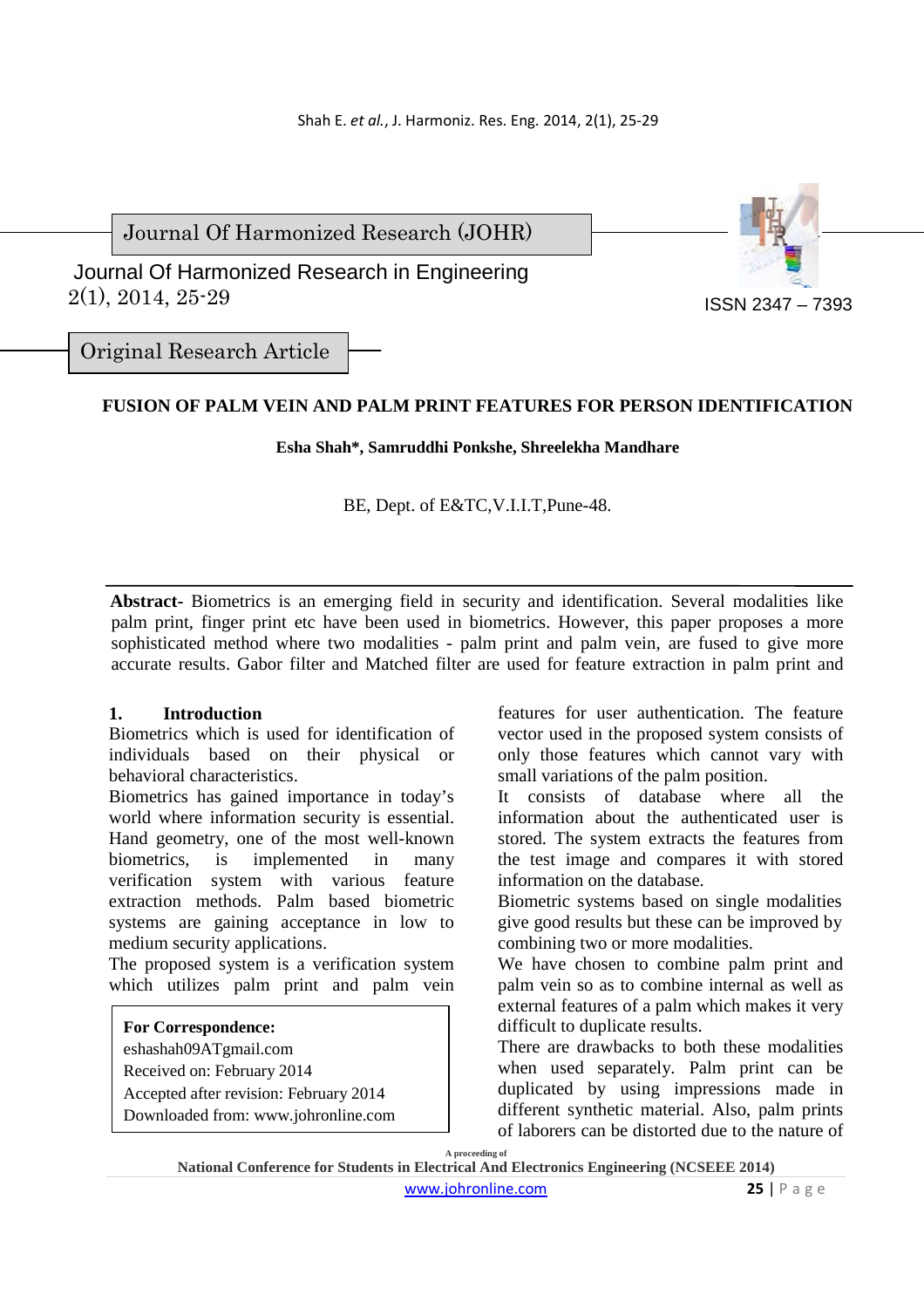their work causing problems in identification. Palm print is often taken by resting the hand on a glass plate i.e. contact is necessary which can leave traces on the glass leading to false results.

Palm vein feature extraction is difficult and hence accuracy when only palm vein is used is less as compared to when the result is fused with another modality.

Hence in the proposed system fusion of palm print and palm vein modalities is suggested.

# **II. Literature Survey**

### *A. Palm based recognition systems*

G.S.Badrinath and Phalguni Gupta have proposed the use of stockwell transform for palm print recognition. The method proposed is based on instant phase differentiation obtained by using stockwell transform of overlapping circular strips. A procedure is proposed to differentiate the left palm from the right. The proposed system is tested on a large database from IIT-K,CASIA and PolyU. The correct recognition rate is 100%.

Tee Connie,Andrew Teoh et al have proposed use of palm print recognition using the several linear subspace projection techniques. Specifically, PCA(principal component analysis) FDA(Fischer discriminant analysis) and IDA(Independent Discriminant Analysis). In order to analyze the images in multi resolution multi frequency representation a wavelet transform is adopted The experimental results show that for FDA, the FAR and FRR are as low as 1.356% and 1.492 %respectively. G.Seshikala, Dr.Umakanth Kulkarni et al have propsed palmprint recognition by using multiscale wavelet edge detection. Conventional edge detection techniques like Sobel and Canny suffer from limitations like sensitivity to noise, discriminating between edges etc. These shortcomings are overcome by using wavelet based detection where sharpness of an edge can be described with Lipschitz exponent. Efficiency of correct

person recognition is almost 100%.The experiments were carried out on the PolyU standard database.

*B. Palm vein based recognition systems* 

Wei YU-Han et al have proposed the adaptive gabor filter method for palm vein recognition. The overall aim of this work is to discuss the optimization algorithm that determines the best parameter values of a single gabor filter for palm vein recognition. Experimental results show that the proposed approach is feasible and effective in palm vein recognition. The EER for this approach is 0.6%.

Kuang Shyr-Wu et al, Jen-Chun Lee et al have proposed have proposed a method of directional filter bank and minimum directional code for palm vein detection. Directional filter bank involving diff. orientations is designed to extract vein pattern and minimum directional code is employed to encode the line based vein features in binary code. The EER for the proposed method was 0.518%. The method was applied to a large database of 7200 image for training and testing

## *C. Palm vein and Palm print fusion based systems*

David Zhang et al have proposed a online joint palm print and palm vein verification. Here the method suggested for palm print extraction is 2-D Gabor filter with different orientations. The proposed method for palm vein extraction is matching filter which are like Gaussian shaped filter along angle Ό. This method works well for the palm vein feature extraction because the histogram of the cross-section of the palm vein is Gaussian in nature.

The fusion is done at the score level where the weights of palm print and palm vein are taken into consideration as that gives a better output. The EER of the proposed system is 0.0212% .

# III**. Hardware setup for image acquisition of palm vein and palm print.**

A separate set up had to be made for image acquisition of palm print and palm vein due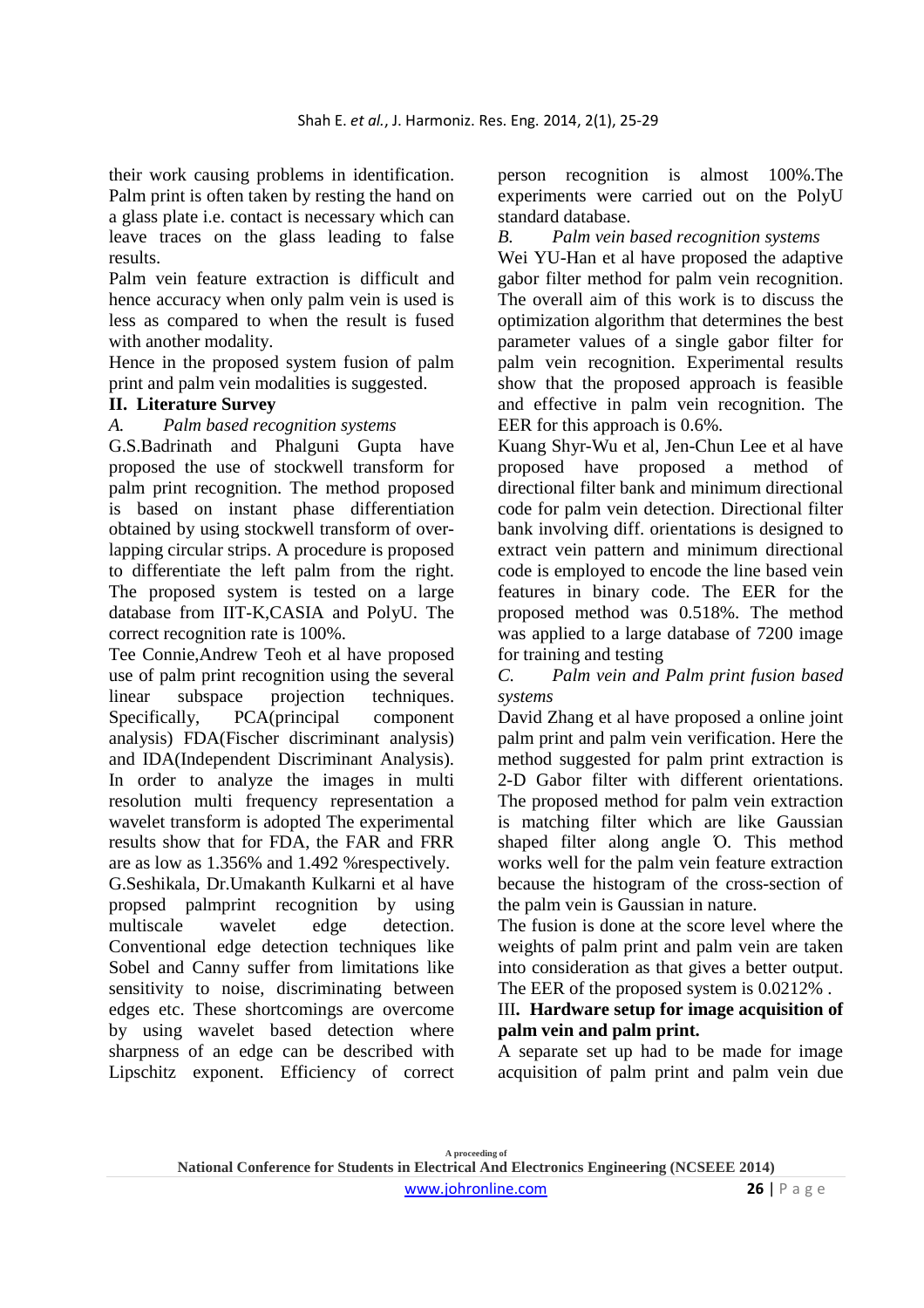

Fig 1: The hardware setup for acquisition of palm print images.



 $(a)$  (b)

Fig 2: (a) The position of the IR LEDs in the box (b)Position of the palm and the camera .

technical problems. The set ups have been explained in depth below:

# **A.** *Palm print acquisition setup*

A standard cardboard was used and the inside was painted completely black to avoid reflection. The illumination inside the box was provided by LED strip stuck on the inside.A digital camera of 14MP resolution was used to capture the image of the palm.

### **B.** *Palm vein acquisition setup*

For acquisition of palm vein images a IR light source and IR sensitive camera were needed .For this purposes 50 IR LEDs of wavelength of 850 nm were used. A standard web camera of resolution 2 MP was made IR sensitive by removing the IR filter from within. The camera is placed above the palm and the light source below the palm to obtain the palm vein images. The IR light is passed through a diffusion glass to ensure proper illumination.

## **IV. Database collection**

A database of 50 individuals was collected . 5 images of both palm vein and palm print were collected for every individual.

# **V. ROI extraction for palm vein and palm print images**

#### *A. Algorithm for ROI extraction*

The algorithm given below was used to extract the region-of-interest of both the palm vein and palm print images:

- 1. Read the image.
- 2. Even though the image appears gray it has 24 bits per pixel, so it is converted to gray

scale.

- 3. The surroundings are eliminated from the image and image is segmented in such a way that the hand (foreground) is given pixel value 255 and background given value 0.
- 4. By moving a pattern mask over the image we located two webs.
- 5. Using two webs as vertices of a square we plotted a square on the binary image.
- 6. We extracted the region bounded by the square in step 5.
- 7. Multiplied the result of 6 with the input image to obtain the ROI.
- 8. Then we rotate and extract the ROI to make the matching techniques rotational invariant.



 $(a)$ 

**A proceeding of National Conference for Students in Electrical And Electronics Engineering (NCSEEE 2014)**  www.johronline.com **27** | P a g e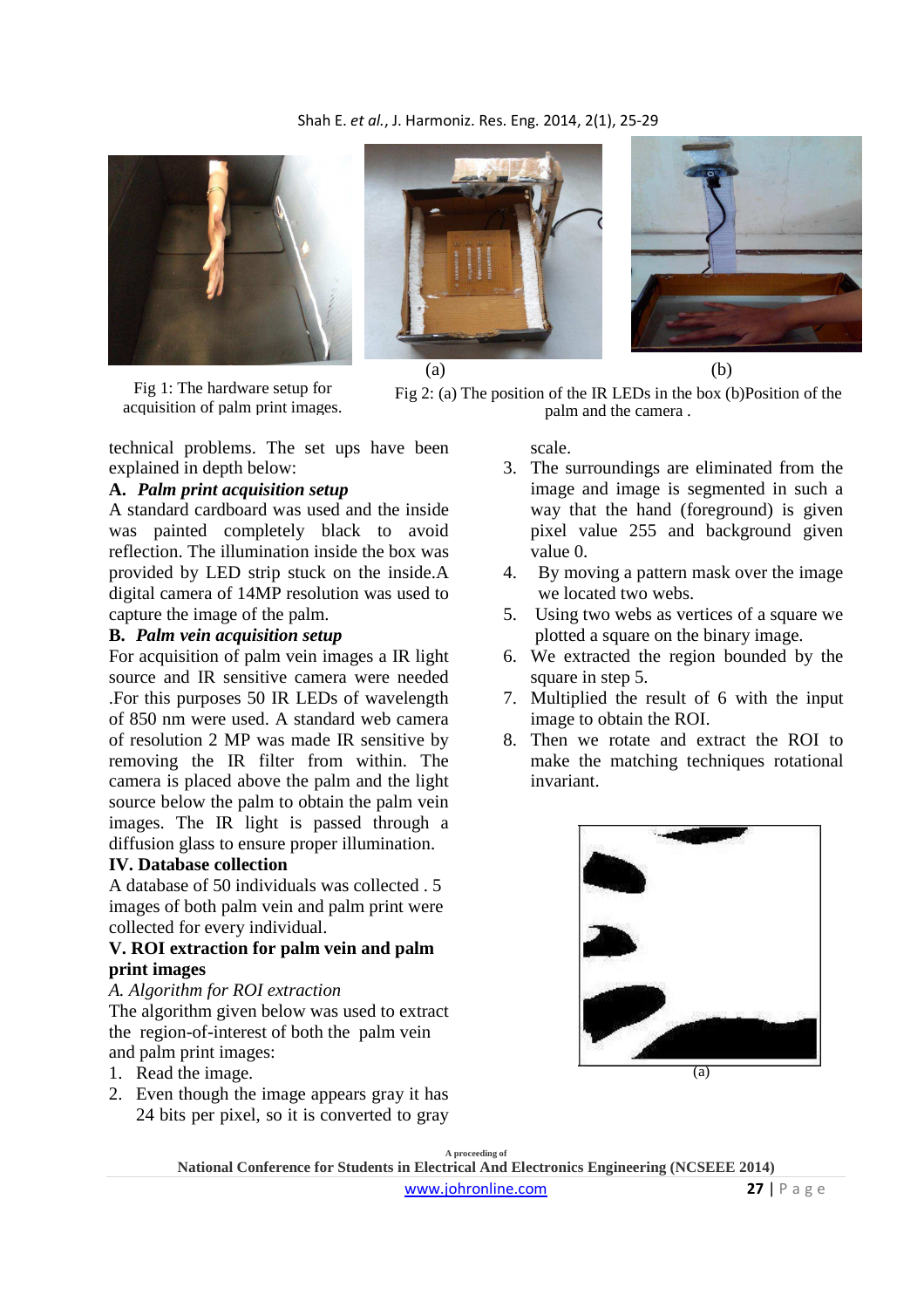

Fig 3:(a)Binary image obtained in step # (b)Square plotted in step 5 (c)ROI is made rotation invariant in step 7 (d) ROI extracted

## *B. Experimental Results*

The extracted and enhanced ROI images of palm vein and palm print are shown below.



Fig 4:(a)-(b):ROI obtained from the palm print images. Fig 5:(a)-(b):ROI obtained from the palm vein images.

### **VI. Palm print feature extraction and matching**

The palm print features can be extracted by three methods: Subspace learning, line detection and texture based coding. Of the three texture based coding is preferred in online systems due to its high level of accuracy and easy implementation.

Implementation of the oriented Gabor filter for the palm print feature extraction is ongoing.

The matching will be done by measuring the hamming distance between the obtained features map and the feature maps stored in the database.

### **VII. Palm vein feature extraction and matching**

The cross section of the palm vein is Gaussian in nature. Due to this property, matched filers can be used for feature extraction because matched filters are Gaussian shaped filters.

Implementation of the matched filter for the palm vein feature extraction is ongoing.

The matching will be done as in case of palm print by obtaining hamming distance between feature maps.

# **VIII. Dynamic score level fusion**

While fusion can be done at several level, like, feature level fusion ,image level fusion , score level and decision level fusion, the score level fusion reduces processing complexity and computation time. The dynamic score level fusion assigns weights to the scores of both palm vein and palm print images and the scores are then fused. The quality of palm vein images will decide the weight assigned to the palm vein image.

**A proceeding of**